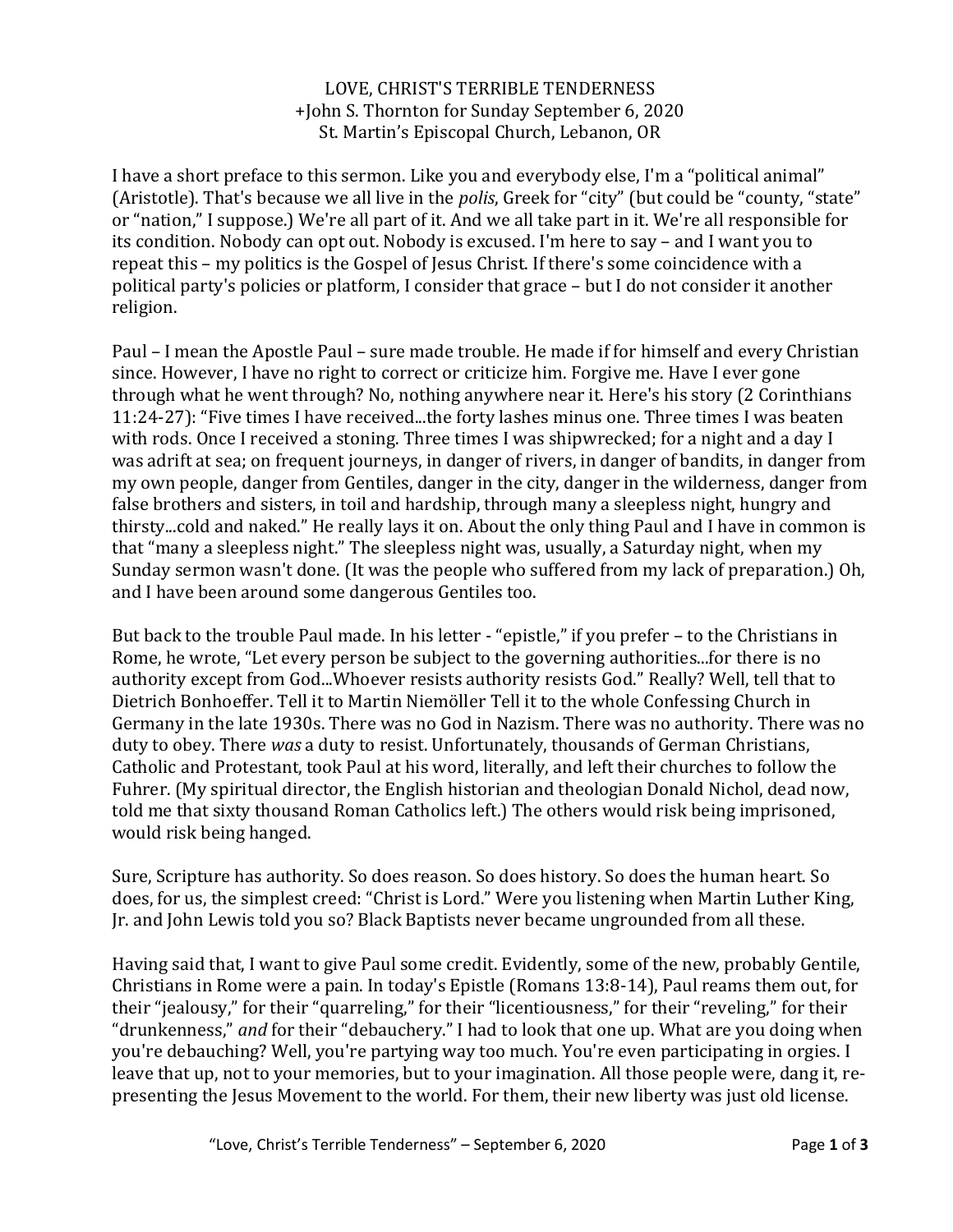Who'd ever want to be part of that? It wasn't any kind of new humanity. As was said of those gathered on Pentecost in Jerusalem, "How they love each other!" That's the goal.

(It was, of course, centuries before Christians evolved into Episcopalians. Garrison Keiler, of "A Prairie Home Companion" fame, an Episcopalian in St. Paul, Minnesota, says, "We make fun of Episcopalians for their blandness, their excessive calm, their fear of giving offense, their lack of speed and, also, their secret fondness of macaroni and cheese." Ah, but we can raise hell when we have to.)

Back to Paul and those Christians in Rome. Paul was saying, "You can't behave that way! Stop it! Lie low! Go underground if you have to! (The catacombs.) Don't do anything to attract the attention of the authorities, especially Nero!

The Emperor Nero. What a scumbag, the historians will tell you. Maybe he was marginally okay during the first part of his reign, after which came that history-making scumbaggery. For him, terms like "jerk," "creep," "ratfink" would be considered accolades. Nero hated Christians, Jews and Gentiles. Jews a little more than Gentiles. He blamed them for the fire that destroyed Rome (while he fiddled). It was a case study in "Absolute power corrupts absolutely" (Lord Acton). He was too deranged to be stopped. He dreamed up new ways to torture his enemies, for the fun of it. He'd have Christians dressed in animal skins, put them in an arena and turn wild beasts loose among them, to maul and masticate them. Or, for his garden parties, he'd have Christians daubed with pitch, then set them on fire, to be "living torches," running, writhing, screaming, until, finally, silent...motionless...immolated. It was his idea of entertainment. And the party-goers, I suppose, thought it was hysterical. They had made a deal with Nero, that they'd go along with whatever he said or did so long as they had a place among the powerful – and money kept coming their way. So they took on his sadism and his perversion and his insanity and made it their own, just as culpable for evil as he. It wasn't the first time in history. It won't be the last. It happens all the time. Power is a drug. Money too. And evil.

I credit Paul with, at least, trying to save Christians from all that. I mean from Nero *and* from jealousy and quarreling and licentiousness and reveling and drunkenness and debauchery. What you do with your body, he said, you do to our body, which is meant to be the body of Christ, a rising to the highest level of humanity. If you just love your neighbor, love your neighbor as yourself, you'll fulfill the whole Law of Moses. And you don't have forever to think about it, he said in so many words: "The night is far gone, the day is near." The "day," when the Christ will come again, which is every day and every moment of every day, come with a terrible tenderness. He has never left. He will never leave.

Paul's imperative wasn't just a tougher version of the "All you need is love" (The Beatles). Since they were new at it this, they needed some specifics; so he gave them to them. (We need them too.) In the twelfth chapter of Romans, he gets very specific. Here's what he commands:

Let love be genuine. (Write this down.) Hate what is evil. Hold fast to what is good.